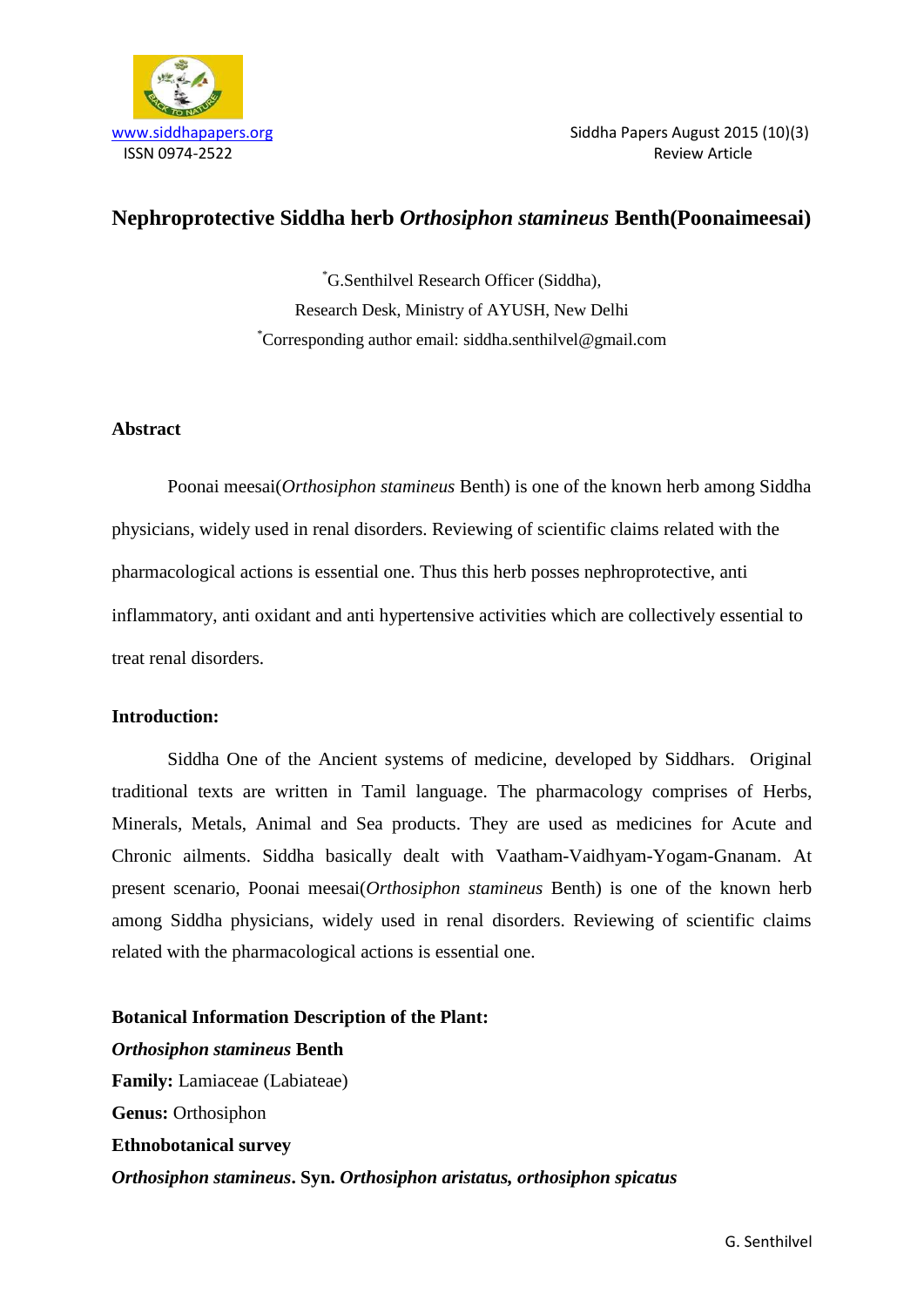Java tea, cat's whiskers **Vernacular names English:** cat's whiskers **French:** the de java **Tamil:** poonai meesai. **Tongan:** kava i pusi

#### **Botanical Characters:**

Slender perennial herb to 2 m high, the branchlets  $4$  – angled, sparsely pubescent to glabrescent, sometimes purplish. Leaves petiolate, the petioles 1-2(4.5) cm long, pubescent, the blades lanceolate to ovate or rhombic, 2-9 X 1-5 cm, chartaceous to membraneous, cuneate at base, acute to acuminate at apex, coarsely serrate at margin, glabrous to pubuscent on both surfaces, racemes 10-15 cm long, the verticals lax, distant, the bracts sessile, ovate, 1-2 mm long ciliolate, the pedicels 4 mm long; calyx curved-campanulate, the tube 3 m long at anthesis, conerved, scabridulous on nerves, the upper lip ovate to 3 X 2.5 mm, the lower lip longer, the median lobes acuminate-aristate: the tube 10-15 mm long straight, strigosetomentose without, the upper lip shallowly 4-lobed, recurved, the lower lip as long as upperlip, concave, stamens glabrous, coiled in bud, the anther purple; style 5-6 cm long, glabrous clavate and briefly 2-lobes at apex, white distally; nutlets ovoid – oblong to 2 mm long, glabrous, rugose .

#### **Scientific Claims:**

#### **1. Diuretic activity:**

Doan *et al*. (1992) herbal remedies are widely used alongside modern drugs. They assessed the diuretic effect of four tradition Vietnamese herbal remedies, all claimed to produce an increase of diuresis.<sup>1</sup>

#### 2. **Antihypertensive activity:**

Ohashik et al, (2000) demonstrated the antihypertensive activities of *Orthosiphon stamineus* and showed an inhibitory effect on the contractile responses on rat thoracic aorta smooth muscle stimulated with Kcl before hand<sup>2</sup>

## **3. Hypoglycaemic activity:**

Mariam and Asmawi, (1996) studied the hypoglycaemic activity of the aqueous extract of *Orthosiphon stamineus*.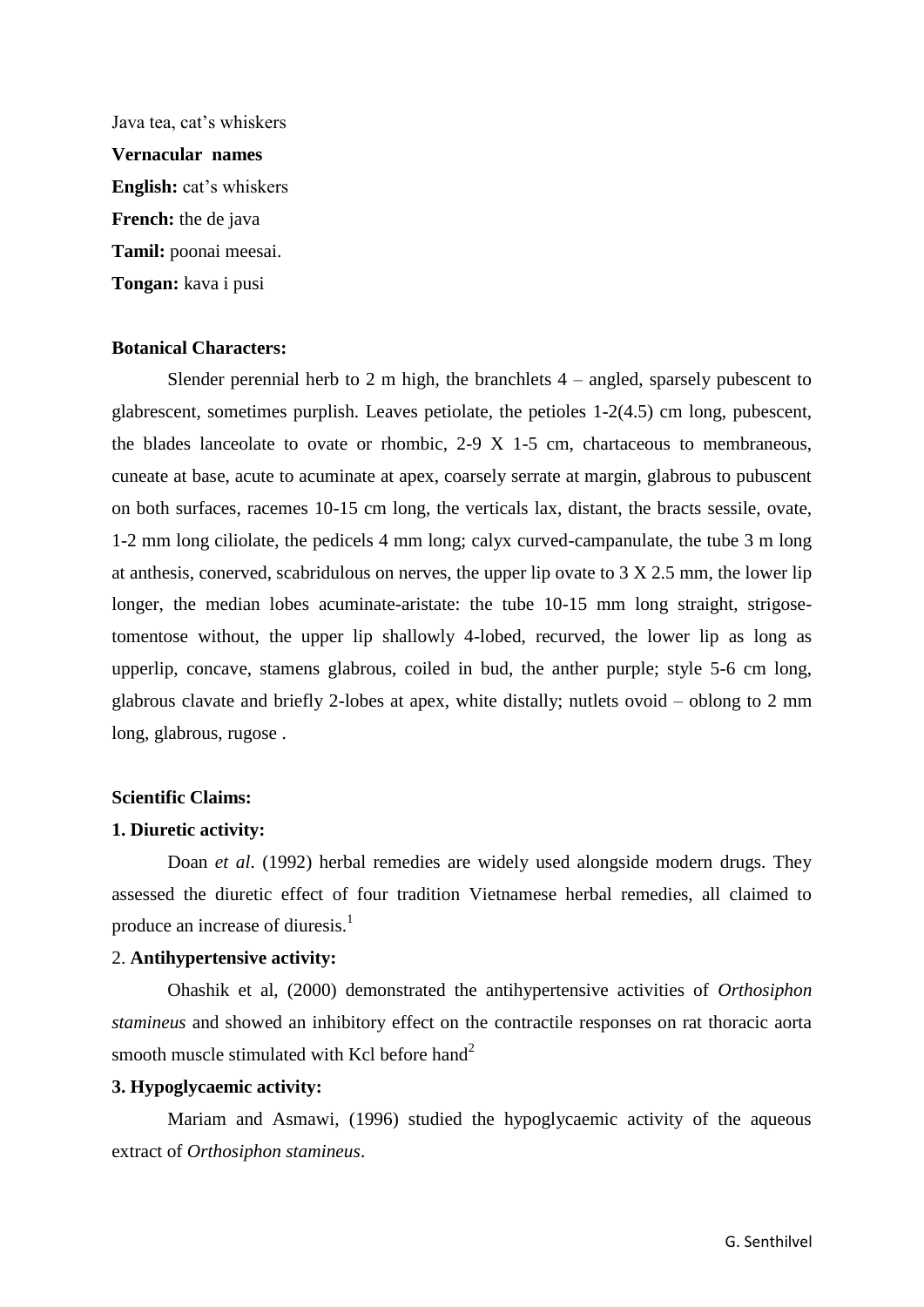#### **4. Nephroprotective Activity:**

N.Kannappan et.al revealed that the increased levels of serum creatinine, blood urea, urinary protein and extent of renal damage were decreased by the methanolic extract of Orthosiphon stamineus at both dose levels that is 100 and 200 mg/kg body weight in rats<sup>4</sup>.

## **5. Anti oxidant activity:**

Golamreza karimi and Mohammed ramezani reported as the Cisplastin Nephrotoxicity and protection by milk thistle extracts in rats<sup>5</sup>. Lee et al. reported as the Screening of medicinal plant extracts for antioxidant activity<sup>6</sup>. Lyckander and Malterud also reported as the lipophilic flavanoids from *Orthosiphon stamineus* prevent oxidative inactivation of 15-lipoxyenas<sup>7</sup>. Masuda reported as the Orthosiphol A & B novel diterpenoid inhibitors of TPA induced inflammation from *Orthosiphon stamineus<sup>8</sup>* . Farruch and Iqbal ahamadzafer mehmood reported the aqueous extract of *Orthosiphon stamineus* showed antioxidant and free radical scavenging properties<sup>9</sup>.

### **Discussion and Conclusion:**

Various claims showed that Siddha herb Poonai meesai is containing more number of pharmacological claims. Thus this herb posses nephroprotective, anti inflammatory, anti oxidant and anti hypertensive activities which are collectively essential to treat renal disorders. In-depth knowledge on this herb on various studies needed to provide for further evaluation in clinical practice.

### **References:**

- 1. Doan, D.D, Nguyen, N.H, Doan, H.K. Studies on the individual and combined diuretic effects of four Vietnamese traditional herbal remedies. *J.Ethnopharmacol*. 1992; 36(3): 225-231.
- 2. Ohashi, K., Bohagari, J. Matsubara, T, Shibuya, H. Antihypertensive substance in the leaves of Kumis Kuching (*Orthosiphon aristatus*) in java island. *Yakugaku zasshi,*  2000, 120(5):478-482
- 3. Mariam, A., H. Z. Asmawi, et al.Hypoglycemic activity of the aqueous extract of *Orthosiphon stamineus. Fitoterpia* 1996,67(5):465-468.
- 4. N. Kannappan, madhukar. A\*, mariymmal et.al evaluation of nephroprotective Activity of orthosiphon stamineus benth Extract using rat model; int.j. Pharmtech res.2010, 2(1)
- 5. Golamreza karimi, Mohammed ramezani. Cisplastin nephrotoxicity and protection by milk thistle extracts in rats. *Ecam advance access.* July 2005, 26, 1-4.
- 6. Lee, S. E., Hwang, H. J., Hajs. Screening of medical plant extracts for antioxidant activity. *Life Sci.* 2003, 73, 167-179.